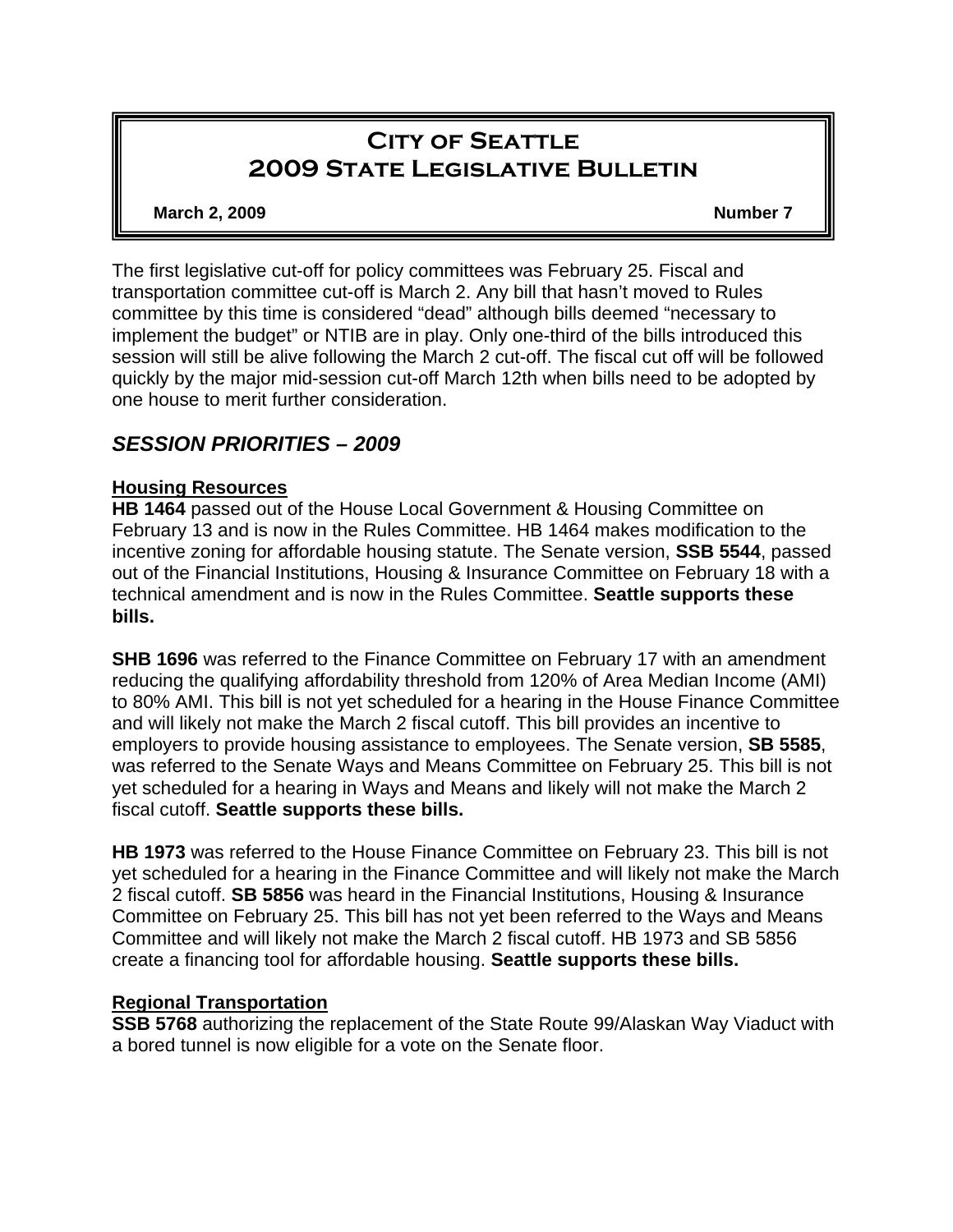**SHB 1978** and **SB 5458** were both heard and passed out of the Transportation Committees. These bills appropriate the transportation funds from federal economic stimulus plan. Funding for Mercer Street and Spokane Street is not included.

**HB 1947** allowing a local option street utility fee is not going to pass out of the House Transportation Committee. **Seattle supports this legislation.** 

## **Education**

**HB 2261** is scheduled for a hearing in the House Committee on Education Appropriations on March 2. HB 2261 states that the Legislature intends to monitor the progress of developing formulas, processes, and systems and to begin a schedule of implementation in the 2011-12 school year. The Senate version, **SB 6048**, passed out of the Early Learning & K-12 Education Committee on February 24 and is now in Rules. **Seattle supports this legislation.** 

## *STATEMENT OF POLICY – 2009*

## **Civil Rights**

On February 25, the Senate Judiciary Committee moved **SB 5952** on to the Senate Rules Committee. It would expand the definition of "sexual identity" as it relates to protection under the malicious harassment statute. **Seattle supports this legislation.** 

## **Climate Protection & Environment**

**HB 1819** and **SB 5735**, by request of Governor Gregoire, would take steps to implement a regional cap-and-trade program in line with the Western Climate Initiative. **Seattle testified in support of the original legislation.** The House bill passed out of the House Committee on General Government Appropriations on February 26, and the Senate bill was heard in Senate Ways & Means on February 27.

## **Growth Management, Land Use and Annexation**

**SSB 5321** continuing the current sales tax credit for annexation over 10,000 by cities under 400,000 passed out of the Ways & Means Committee and was sent to the Rules Committee. It provides approximately \$600,000 for Seattle in the event of an annexation in the North Highline area.

**HB 1710** which would provide up to \$5 million for an annexation in the North Highline area is scheduled for a vote in the Finance Committee on March 2.

## **Hazardous and Solid Waste**

**2SHB 1469** passed out of the House Committee on General Government Appropriations on February 25. 2SHB 1469 would establish the product stewardship recycling act for mercury-containing lights. **Seattle testified in support of this bill.** 

**2SHB 1165** passed out of the House Committee on General Government Appropriations on February 26. 2SHB 1165 provides for the safe collection and disposal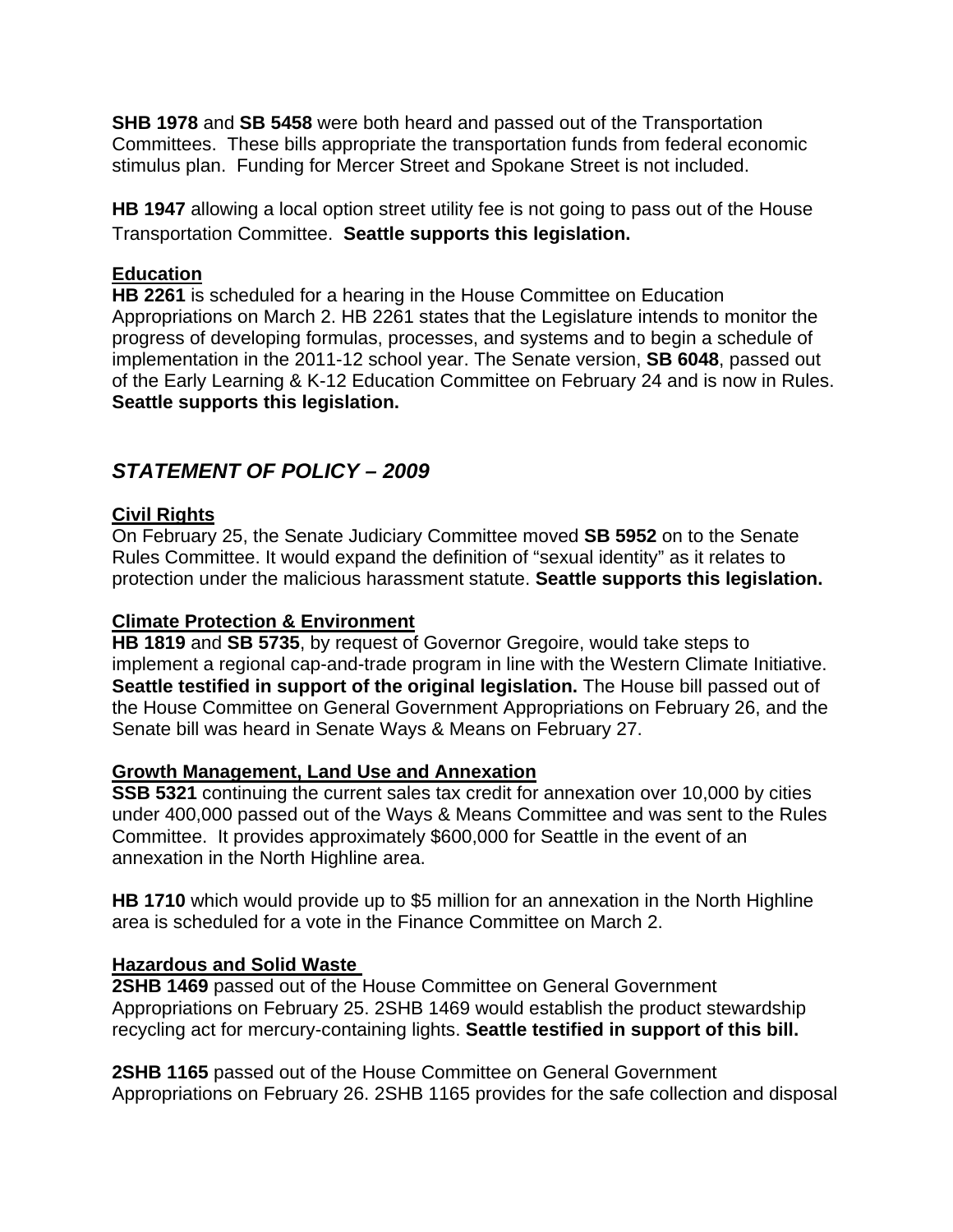of unwanted drugs from residential sources through a producer-provided and funded product stewardship program. **Seattle supports this bill.** 

#### **Infrastructure/Finance**

**HB 2249** is a bill that only affects King County (KC) and the cities in King County that have proposed annexation areas. This bill would extend the existing sales tax credit for annexations over 10,000 to January 1, 2012. The bill penalizes cities that do not annex an urban growth area of 4,000 people or more by 2012 by shifting 0.075% of existing sales tax authority to KC. It allows KC to impose a utility tax in the unincorporated areas. It would allow KC and cities to impose a sales tax increase of up to 0.3% for the years of 2010 – 2012. Finally, it requires a performance audit of KC, specifically looking at overhead costs, service and streamlining improvements and local and regional services provide inside and outside of cities. This bill is scheduled for a vote in the House Finance Committee on March 2. Amendments to the bill would remove the fiscal penalty for not annexing an area and the sales tax options but would make the city ineligible for state grants like TIB and PWTF and require KC to provide \$10 million annually to assist with annexations.

**HB 1422** allowing the taxation of brokered natural gas to be maintained at a status quo level is scheduled to be voted on in the House Finance Committee on March 2. Seattle supports this legislation.

## **Parks**

**SB 5967** passed out of the Senate Government Operations & Elections Committee on February 23. In its revised form, the bill expressly prohibits any city, town, county, or district from discriminating against any person on the basis of sex in the operation, conduct, or administration of community athletics programs for youth or adults. It also requires jurisdictions that operate a community athletics program or issue permission to a third party for the operation of such program on its facilities to adopt a nondiscrimination policy by January 2010. **Seattle currently supports this legislation.**

## **Planning & Development**

**SHB 1490** passed out of the House Local Government & Housing Committee on February 26 with a placeholder amendment for Section 8 of this legislation. **The City of Seattle signed in supporting this legislation**. The Senate version, **SSB 5687**, was heard in the Senate Ways & Means Committee on February 26. **The City of Seattle signed in supporting this legislation with concerns**. SHB 1490 and SSB 5687 would reduce greenhouse gas emissions through land use and transportation requirements. **Seattle continues to work with proponents and stakeholders on this legislation.** 

**HB 1775** would give the region the authority to re-regulate limousines. We continue to negotiate with relevant stakeholders and agencies. This bill moved out of the House Transportation Committee to Rules on February 27. **Seattle supports this legislation.**

**SSB 5495** passed out of the Senate Financial Institutions, Housing & Insurance Committee on February 25 with an amendment placing a moratorium on third-party